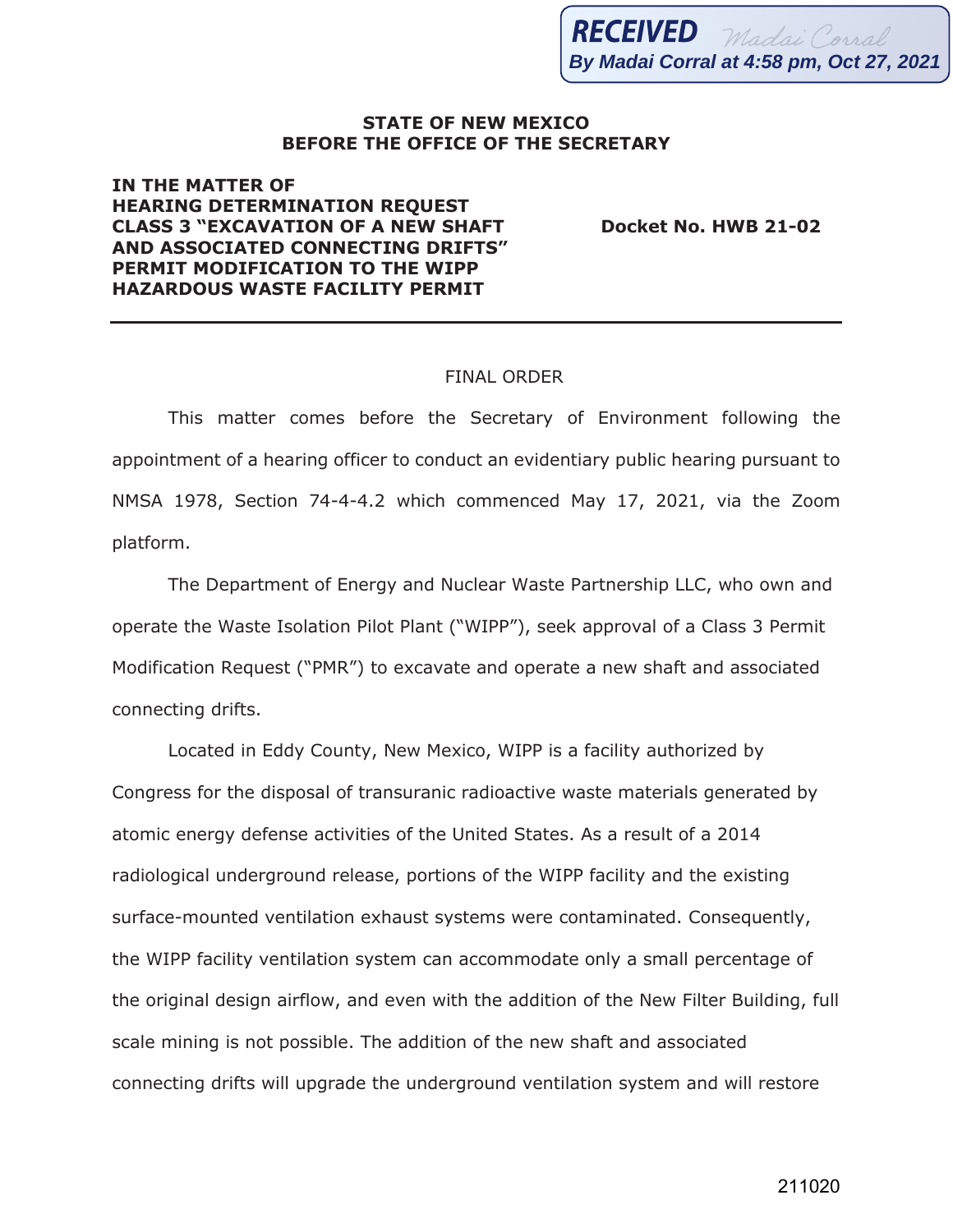full-scale concurrent, unfiltered mining, maintenance, and continuously filtered waste emplacement operations as originally permitted.

The Hazardous Waste Bureau within the Resource Protection Division of the New Mexico Environment Department recommends approval of the PMR to enable the Permit to maintain the protection of human health and welfare and the environment. This recommendation is conditioned on Permittees' compliance with the applicable laws, rules and conditions of the Permit.

Having considered the administrative record, including all post-hearing submittals and the Hearing Officer's Report; and being otherwise fully advised regarding this matter; THE SECRETARY HEREBY ADOPTS THE HEARING OFFICER'S REPORT AND RECOMMENDED FINDINGS OF FACT AND CONCLUSIONS OF LAW.

IT IS THEREFORE ORDERED:

The Permit Modification Request for the excavation and operation of Shaft #5 and associated connecting drifts is hereby granted, and the Permit shall be issued by the Hazardous Waste Bureau in the form set forth in the Draft Permit, as shown in the Administrative Record.

 $\frac{14:24:30-06'00''}{ }$ Digitally signed by James Kenney Date: 2021.10.27 14:24:30 -06'00'

JAMES C. KENNEY, Secretary of Environment

## NOTICE OF RIGHT TO REVIEW

Pursuant to Section 74-4-14, NMSA 1978, any person who participated in this permitting action and who is adversely affected by the action may file a petition for hearing by the Environmental Improvement Board, c/o Pamela Jones, 1190 St. Francis Drive, Santa Fe, New Mexico 87502. The petition shall be made in writing to the Board within thirty days from the date notice is given of this action.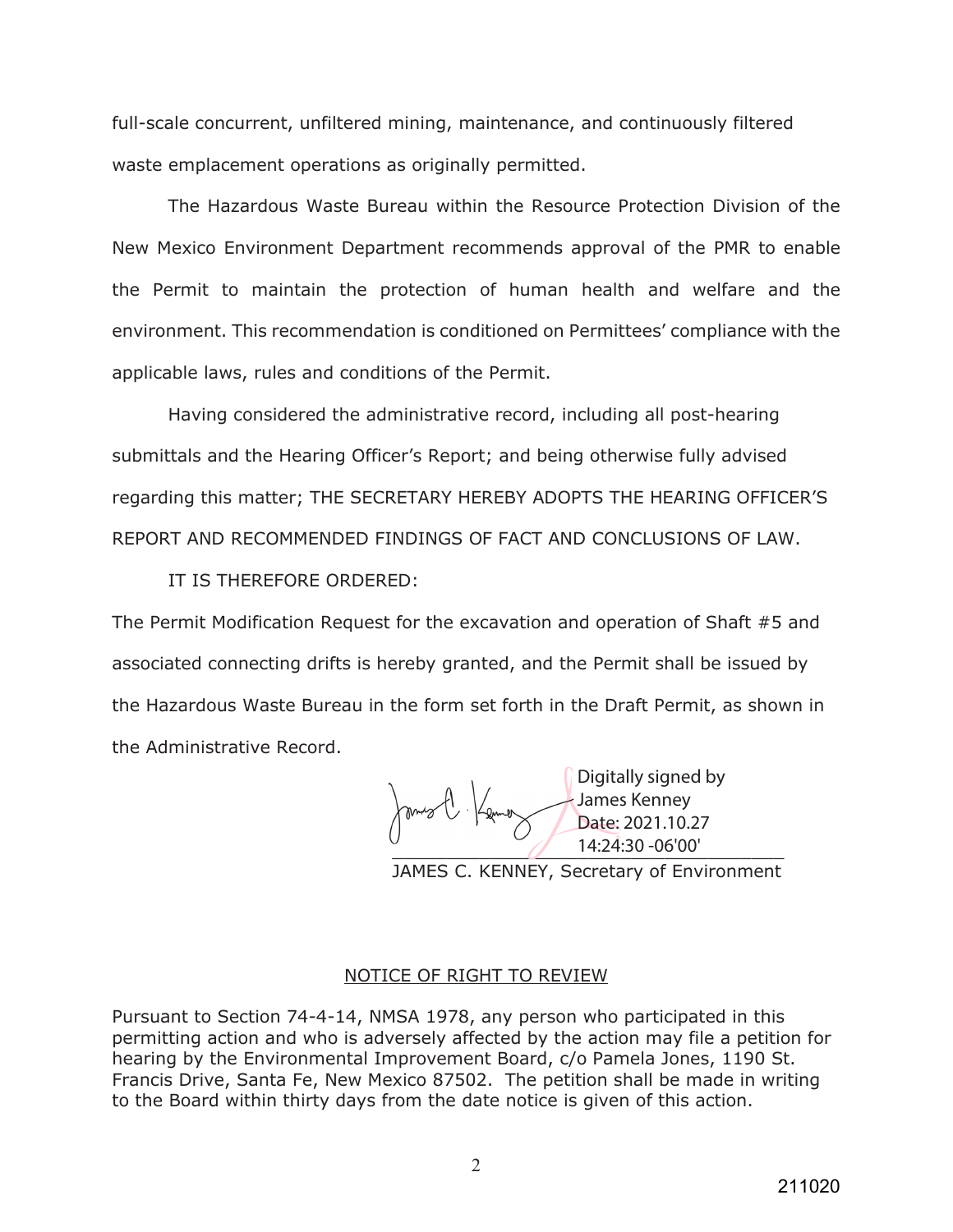I hereby certify that on October 27, 2021 a copy of the foregoing *Final Order* was emailed to the persons listed below:

A copy will be mailed first class upon request.

Christal Weatherly Assistant General Counsel New Mexico Environment Department 121 Tijeras Ave NE, Suite 1000 Albuquerque, New Mexico 87102 (505) 222-9524

Chris Vigil Assistant General Counsel New Mexico Environment Department 121 Tijeras Ave. NE, Ste. 1000 Albuquerque, NM 87102 Phone: (505) 383-2060 Fax: (505) 383-2064 Email: christopherj.vigil@state.nm.us

Megan McLean Environmental Scientist/Specialist New Mexico Environment Department Hazardous Waste Bureau, WIPP Group 2905 Rodeo Park Drive East, Bldg 1 Santa Fe, New Mexico 87505 (505) 476-6047 [megan.mclean@state.nm.us](mailto:megan.mclean@state.nm.us)

Ricardo Maestas Hazardous Waste Bureau [Ricardo.Maestas@state.nm.us](mailto:Ricardo.Maestas@state.nm.us)

Michael L. Woodward Hance Scarborough LLP 400 West 15th Street, Suite 950 Austin, TX 78620 [mwoodward@hslawmail.com](mailto:mwoodward@hslawmail.com) (512) 479-8888

J.D. Head Fritz, Byrne, Head & Gilstrap, PLLC 221 W. 6th St., Suite 960 Austin, TX 78701 jhead@fbhg.law (512) 476-2020

Robert A. Stranahan, IV Law Office of Robert A. Stranahan, IV 29 A Rancho Mañana Santa Fe, NM 87506 (505) 577-0729 [Rstranahan1@me.com](mailto:Rstranahan1@me.com)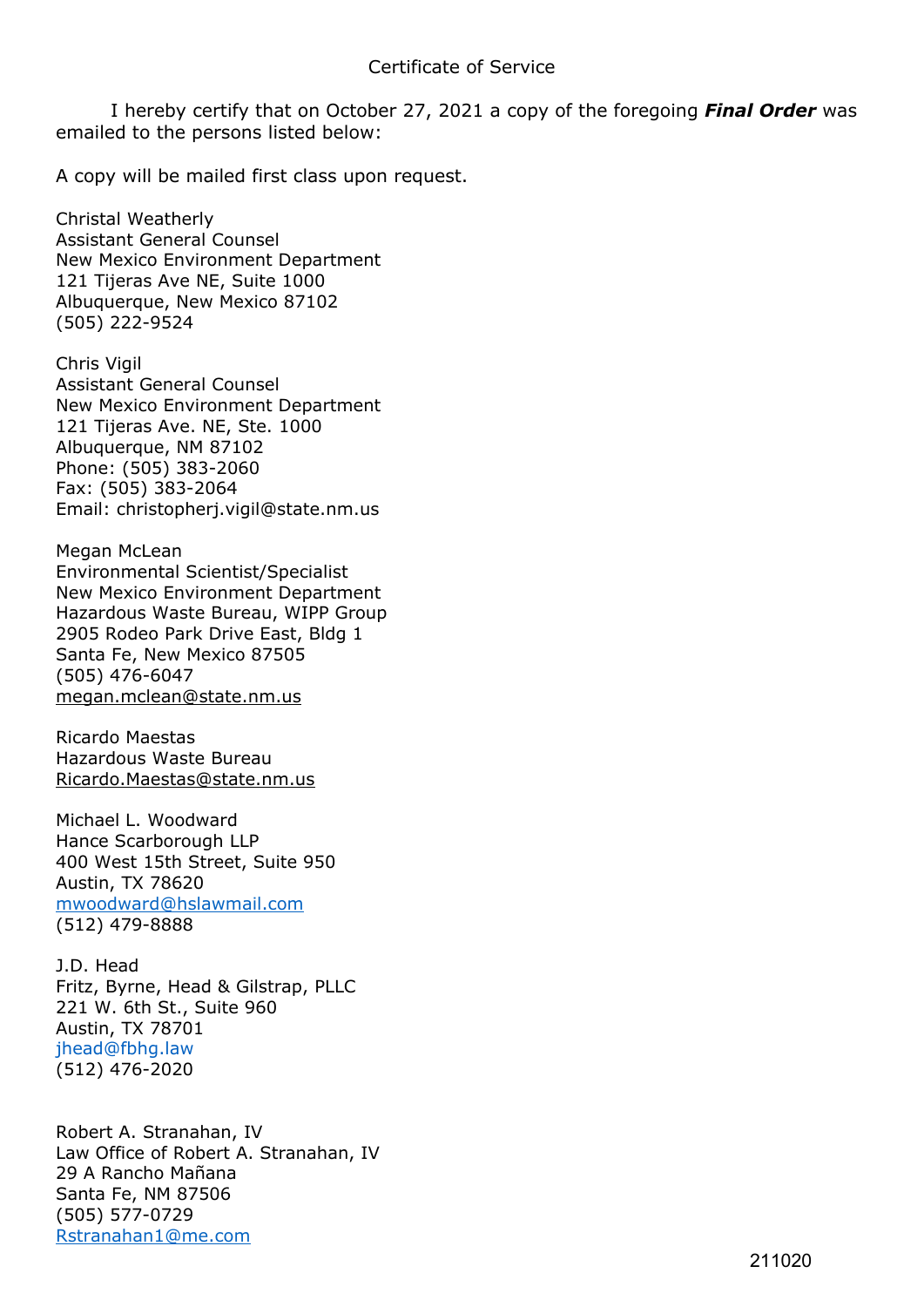Dennis N. Cook General Counsel Leslie Brett Babb Associate General Counsel Nuclear Waste Partnership LLC 4021 National Parks Highway Carlsbad, NM 88220 dennis.cook@wipp.ws Brett.Babb@wipp.ws

George Anastas 11021 BridgePointe Ct, NE Albuquerque, NM 87111 (505) 7975452 [GAnastas5@Comcast.Net](mailto:GAnastas5@Comcast.Net)

Scott Kovac Nuclear Watch NM 903 W. Alameda #325 Santa Fe, NM 87501 [scott@nukewatch.org](mailto:scott@nukewatch.org)

Don Hancock Southwest Research and Information Center PO Box 4524 Albuquerque, NM 87196-4524 (505) 262-1862 [sricdon@earthlink.net](mailto:sricdon@earthlink.net)

Deborah Reade 505-9869284 [reade@nets.com](mailto:reade@nets.com)

Joni Arends Concerned Citizens for Nuclear Safety P. O. Box 31147 Santa Fe, NM 87594-1147 (505) 986-1973 [jarends@nuclearactive.org](mailto:jarends@nuclearactive.org)

Steve Zappe 3 Escopeta Ct Santa Fe, NM 87506 (505) 660-0353 **[steve\\_zappe@mac.com](mailto:steve_zappe@mac.com)**

James Angel Myles Hall Carlsbad Field Office U.S. Department of Energy P.O. Box 3090 Carlsbad, NM 88221 James.Angel@emcbc.doe.gov Myles.Hall@cbfo.doe.gov